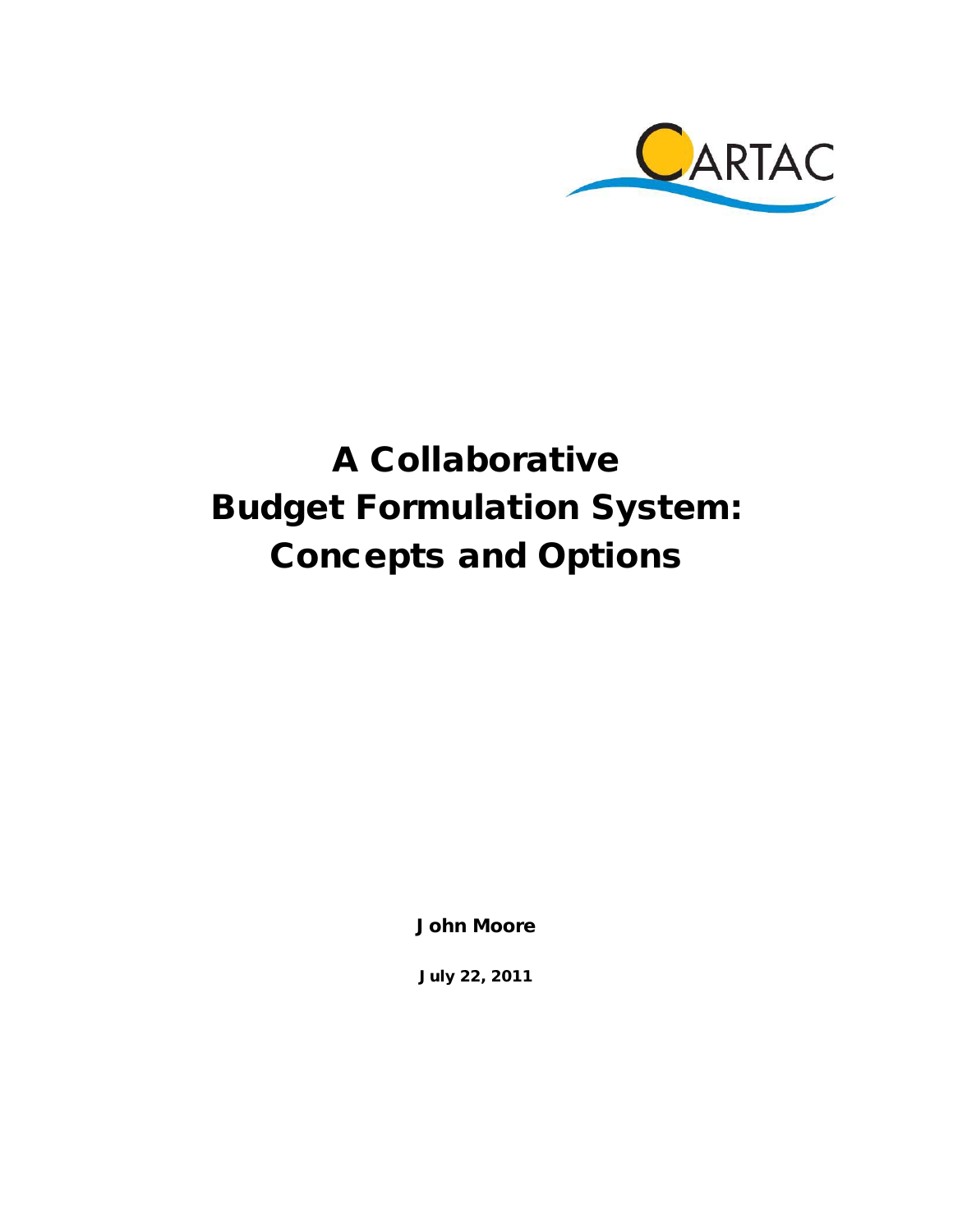# Collaborative Budget Formulation System

### TABLE OF CONTENTS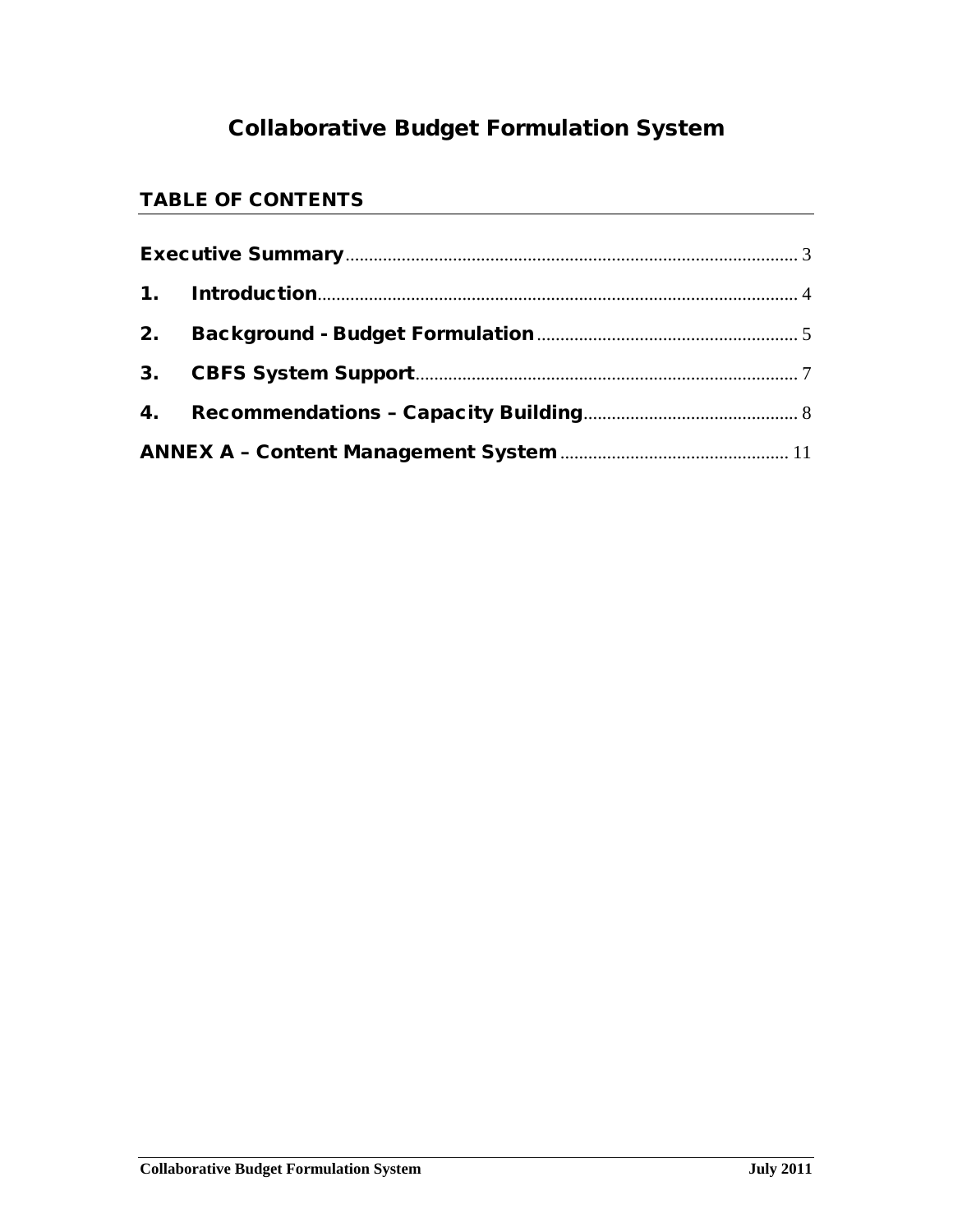### <span id="page-2-0"></span>Executive Summary

**This report describes a collaborative information management system that can be used as a basis for a collaborative budget formulation system.** Concepts and examples of an information system of this type were favourably discussed with representatives of a number of Caribbean nations at a July 18, 2011,  $SEMCAR$ <sup>[1](#page-2-1)</sup> IFMIS<sup>[2](#page-2-2)</sup> workshop in Barbados.

**"Alfresco" and Microsoft "SharePoint" are two examples of a type of collaborative enterprise information management software developed purposely to be used and administered by non-IT/ICT personnel.** Information management products like these can offer many advantages, including rapid, flexible development of new applications by business function professionals with little to no direct support from ICT staff. This helps to bypass issues associated with dependence on scarce IT/ICT support resources.

**Although designed to be used and administered by non-IT staff, collaborative software is very powerful and sophisticated.** The flexibility and wide range of capabilities typically associated with collaborative software are why it is suggested as a low cost, low risk alternative to expensive, inflexible, single purpose budget formulation systems. Capabilities include collaborative authoring and publication of complex documents such as government budget proposals using office tools already familiar

**Unlike single purpose, dedicated budget formulation systems, generalized software such as SharePoint and Alfresco has good potential to cheaply, quickly, and simply automate many other government functions in addition to budget formulation.** Potential candidate activities include strategic plans, annual reports, program evaluations, reports to Parliament, and many more, being limited primarily by peoples' imagination. As more and more functions are automated, economies of scale result in lower and lower costs for each additional function.

**A major additional benefit of collaboration software is its capability to support project teams and professional communities of practice.[3](#page-2-3)** The document and knowledge management capabilities inherent in enterprise collaborative software offer good potential to help ensure a common culture and a consistent level of professional understanding. Additional benefits include faster and more uniform training and orientation of new staff to help minimize problems associated with staff turnover.

**In an evaluation mission in 2010, no critical shortcomings were discovered that would prevent Alfresco or other similar products from being used effectively in supporting a typical government budget formulation process.** However, substantial work and planning remains to be done in order to prepare a complete prototype application for further evaluation.

<span id="page-2-3"></span>

<span id="page-2-2"></span><span id="page-2-1"></span>Supporting Economic Management in the Caribbean (SEMCAR).<br>Integrated Financial Management Information System (IFMIS).<br>A community of practice refers to a group of people who share a common work domain or other interest or terms include "community of interest", "interest group", and many others.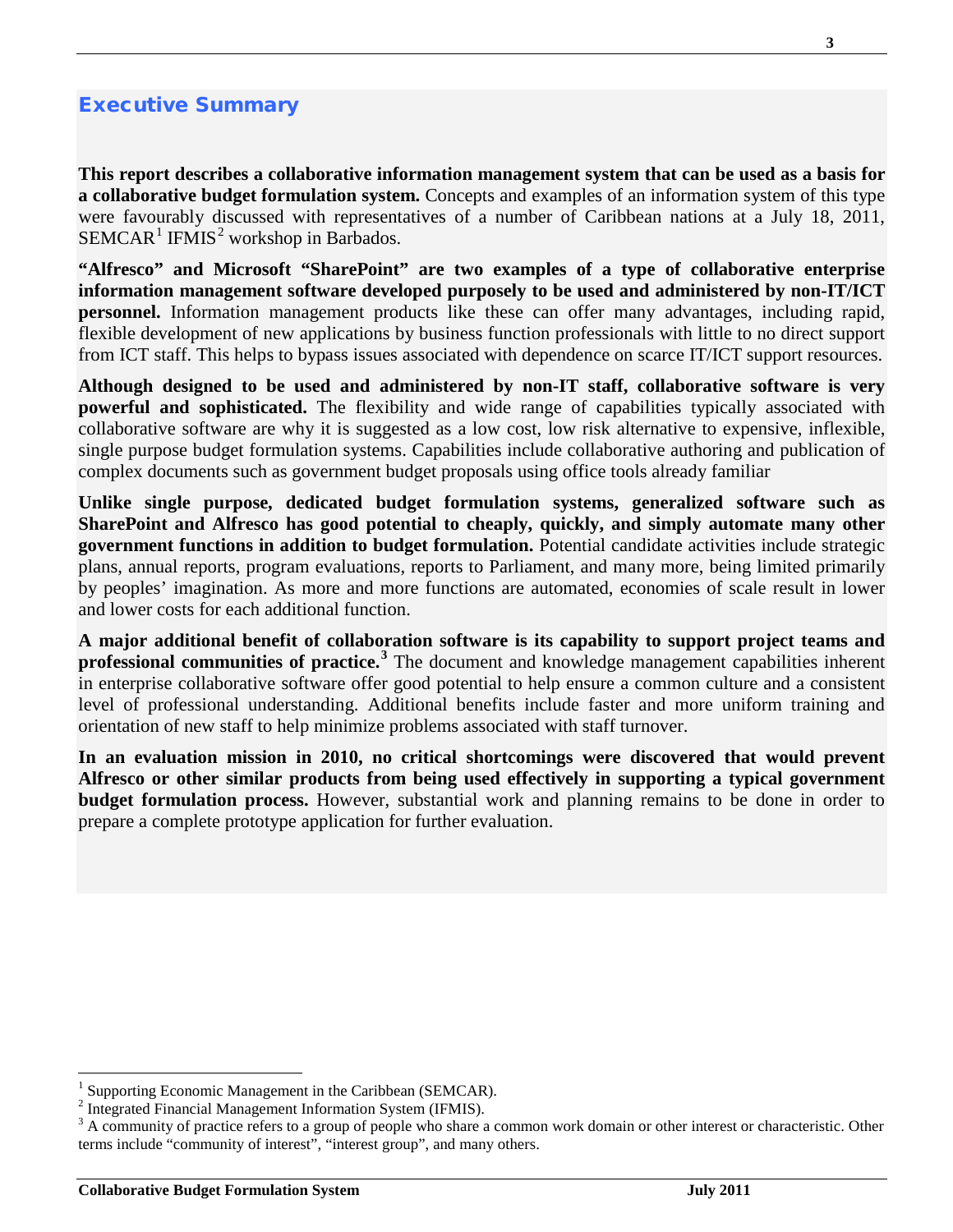## <span id="page-3-0"></span>1. Introduction

**A 2010 CARTAC[4](#page-3-1) technical assistance mission resulted in an observation that a low cost iterative approach could be used to develop new budget formulation systems.** To keep costs low and allow business function professionals to directly control the project iterations required a technology that did not require direct intervention by ICT staff. Rather, business function professionals need to be able to try different ways of collecting, validating, and disseminating budget information without unnecessary interference by IT staff.

**A subsequent product survey identified an enterprise "open source"[5](#page-3-2) collaborative software product, Alfresco, as a candidate for further research and evaluation.** Alfresco is representative of a genre of collaborative information and process management workflow software. For the purposes of this paper, this genre of collaborative software will be referred to as content management software. [6](#page-3-3) A Content Management System (CMS) like Alfresco is optimized to facilitate collaboration among teams of non-IT business function professional staff developing high quality information products in an enterprise-wide broadband network environment.<sup>[7](#page-3-4)</sup> Alfresco and other similar products empower business function personnel to independently create business process workflows and information repositories without the need for direct IT intervention.

**Budget formulation is an example of a complex document development process that can benefit from the innovative use of a CMS.** That's because the budget formulation process involves activities like composing, editing, organizing, quantifying, and harmonizing elements of government budgets. These activities are often carried out by organizationally and geographically dispersed groups of people contributing to one or more portions of a consolidated document. Also, the process includes multiple levels of technical and policy reviews, edits and approvals, called "workflow," that need to occur dynamically in a managed sequence.

#### **In addition to supporting collaborative development of complex documents, CMS software tends to have other characteristics that make it a desirable choice to support a government budget formulation process, including:**

- A CMS based budget formulation system can be relatively simple, inexpensive, and adaptable when compared with other types of budget formulation systems;
- CMS applications can be routinely administered by non-technical staff, thus minimizing dependence on scarce ICT resources;
- Because many CMS software products, including Alfresco, are non-proprietary by design, they leverage and compliment existing ICT investments, thus making them relatively easy to deploy and inexpensive to own;
- Functional control of CMS based applications is rightly seen as residing with the business function community, not with IT/ICT,<sup>[8](#page-3-5)</sup> because the business function community directly controls what/when information and functionality are included in a system and who can use it;

<span id="page-3-1"></span> <sup>4</sup> Caribbean Technical Assistance Center (CARTAC).

<span id="page-3-2"></span><sup>&</sup>lt;sup>5</sup> Open source software can be a lower cost alternative to commercial software products.

<span id="page-3-3"></span><sup>&</sup>lt;sup>6</sup> Examples of content management software products include Microsoft SharePoint, Alfresco, IBM Web Content Management,

<span id="page-3-4"></span>OpenCMS, Atlassian Confluence, and many more.<br><sup>7</sup> Friedman, Thomas L., "The World is Flat," Farrar, Straus, and Giroux, 2005. This international best-selling book describes the historical impact of innovations including "W

<span id="page-3-5"></span> $\delta$  Computer applications are sometimes erroneously viewed as being the responsibility of an ICT support organization instead of a business function organization; regarded as a case of "the tail wagging the dog".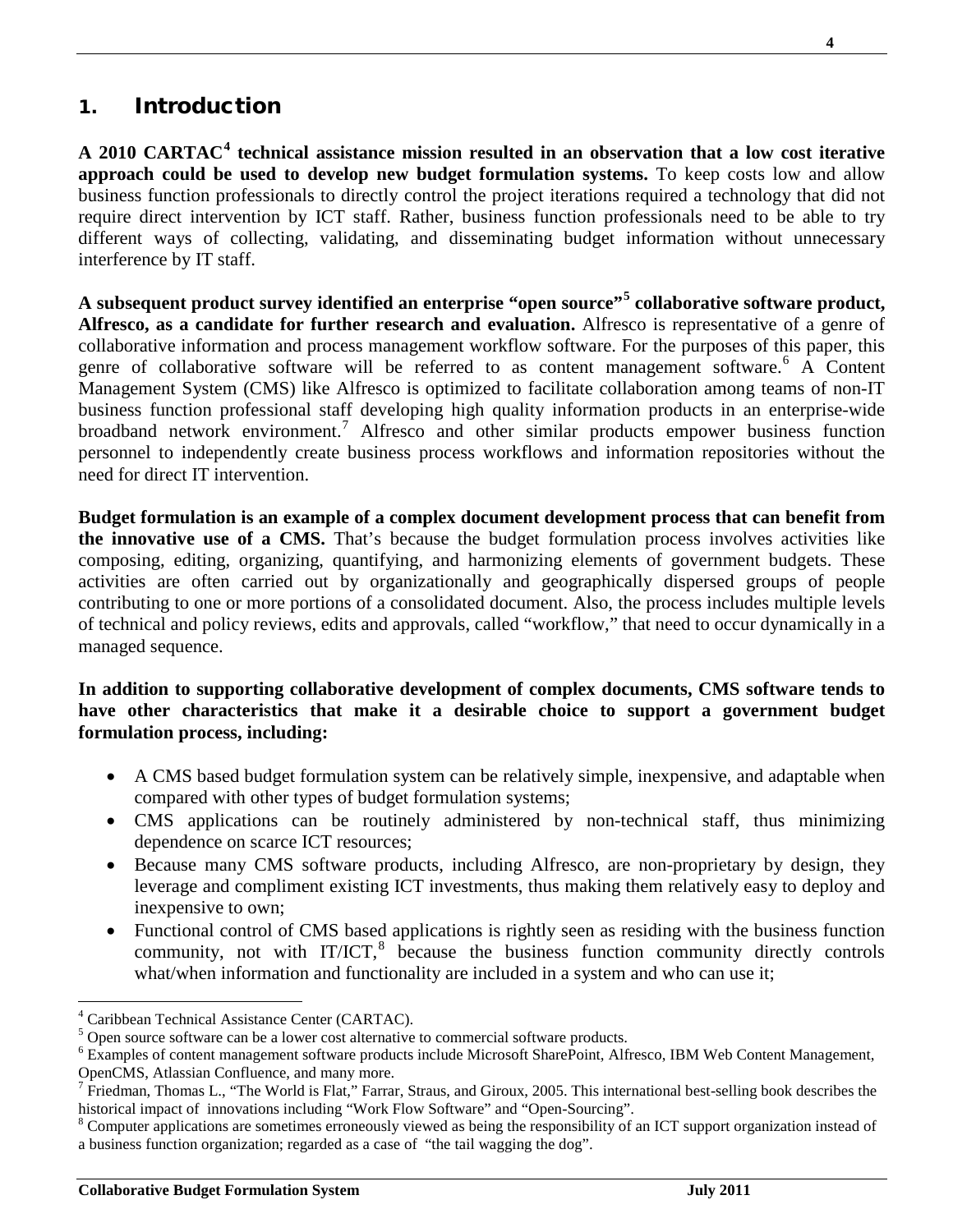- The "learning curve" for CMS application users can be low due to integration with familiar software that many government staff already know how to use, such as Microsoft Office or Open Office, as well as common Internet browsers; and
- CMS applications tend to be well supported by the business function community because the broad range of supported information formats facilitates the availability of multi-media objects like online training materials, calendars, electronically searchable reference documents, and much more.

**After CMS software is deployed on a government network, it should be the responsibility of the business function community to determine how best to apply it to their business needs.** Because this can be done iteratively, in phases determined by business function professionals, it is less important that application requirements be defined in advance, as is often the case with traditional IT/ICT projects. With a CMS, it is possible to routinely try out new ideas, evaluate the results, adjust as needed, and re-deploy as appropriate. The costly, cumbersome task of explaining and justifying business requirements to ICT staff is eliminated. This provides the flexibility to build the software support over time, and also allows the flexibility to change the process from one year to the next.

# <span id="page-4-0"></span>2. Background - Budget Formulation

**Budget formulation systems are among the most challenging of PFM applications in an overall government Integrated Financial Management Information System (IFMIS).** This is due to a number of factors, including the fact there is no budget formulation counterpart to generally accepted accounting principles. Therefore:

- Each budget formulation system tends to be somewhat uniquely based on *ad hoc* requirements rather than on widely recognized industry and government standards;
- Local requirements may reflect a high degree of personal preference that can change abruptly with organizational leadership; but, on the other hand,
- Structured accounting system add-ons and rigid budget systems that enforce data consistency among budget and accounting data are not popular because they lack flexibility.

#### **In addition to the challenges listed above, budget formulation systems often struggle with administrative, functional, and workflow issues that differ significantly from an accounting system.** For example:

- Access to sensitive budget data needs to be controlled, but the rules regarding who can view and/or modify budget data may need to change dynamically, on a minute-by-minute basis, as the process evolves;
- Budget data often includes large amounts of text, as well as numbers, tables, and other objects imbedded within text, as part of the reporting/publication process; and
- Budget formulation workflow usually follows a completely different track than accounting data.

**Given that budget formulation systems need to be nimble and collaborative, Content Management Software (CMS) is seen as a capable, low risk, cost effective way to gain experience and build confidence using sophisticated budget formulation capabilities.** For example, a manageable amount of change may be introduced into each new budget cycle over a period of 3-6 years in order to incrementally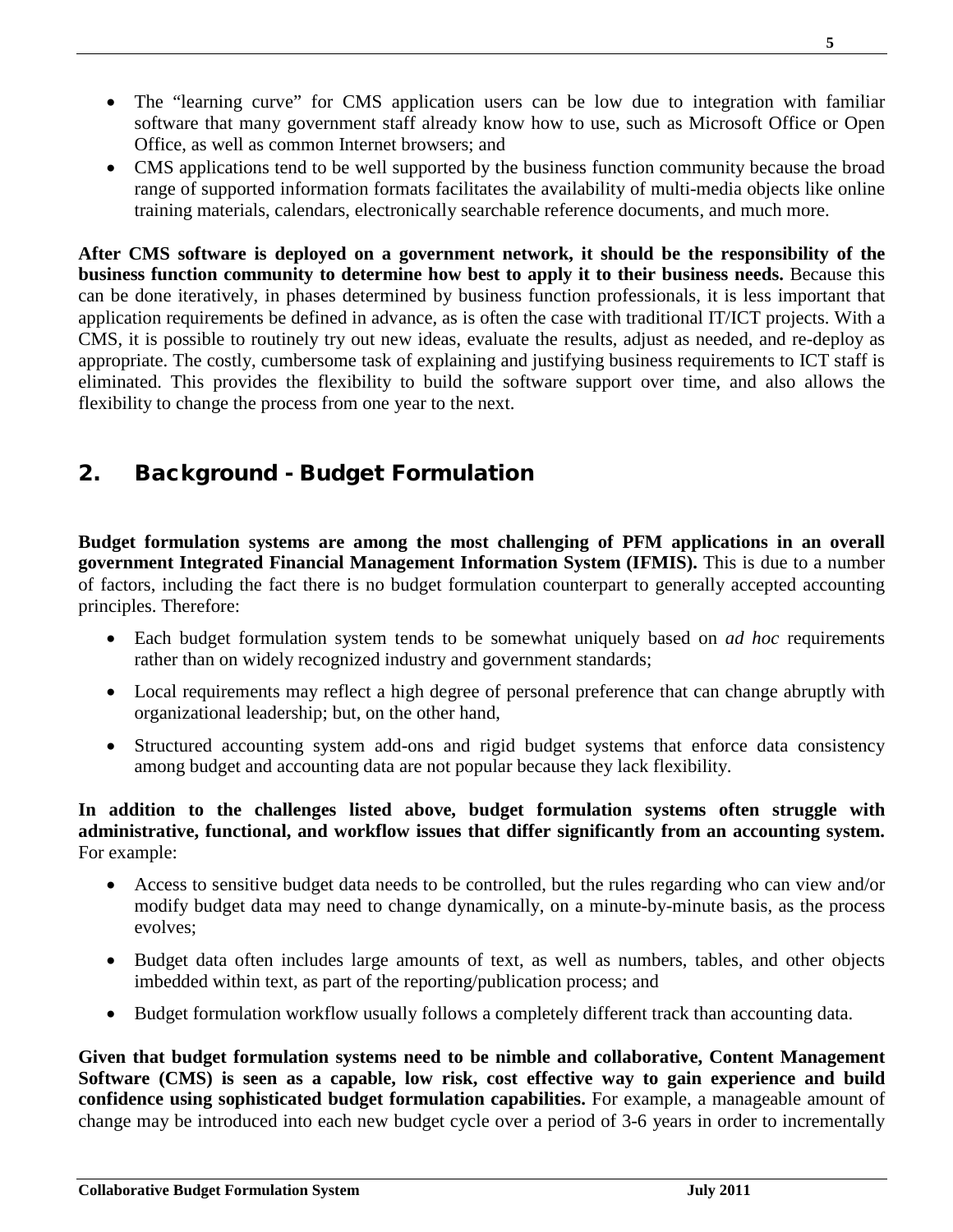achieve objectives and master concepts. In this way, the amount of change introduced with each individual new budget cycle can be limited to what can be accommodated with minimal risk of disruption.

**Assuming the availability of a CMS, a collaborative budget formulation prototype can be implemented fairly quickly by trained business function personnel at low cost and low risk.** A demonstration prototype may be implemented as a simple proof of concept. It is important to be clear that the prototype should not be expected to have all the features and capabilities that may eventually be included in a mature system. Rather, early prototypes should be viewed as confidence building opportunities. It is also important that first prototypes be perceived as being successful. It can be very damaging for early prototypes to be perceived as failures.

**Budget formulation usually follows an annual activity cycle in which each year's iteration of the collaborative budget formulation system should be viewed as an upgrade, with changes resulting from lessons learned and the addition of new features.** Each new increment should include a manageable amount of change Modest, manageable, incremental changes are generally best from the perspective of preserving stability and managing risk. Introducing modest incremental changes helps organizations gradually gain maturity without being overwhelmed by too many new changes coming too rapidly.

**Careful collection and integration of lessons learned from each major deployment can help ensure that subsequent iterations are increasingly more refined and sophisticated**. After the initial CMS based prototype is implemented successfully, subsequent iterations may be carried out with expanded scale (e.g., more ministries and departments) and/or expanded scope (e.g., increasingly advanced budget concepts like program based budgeting and performance budgeting).



**Figure 1: Iterative Activity Cycle**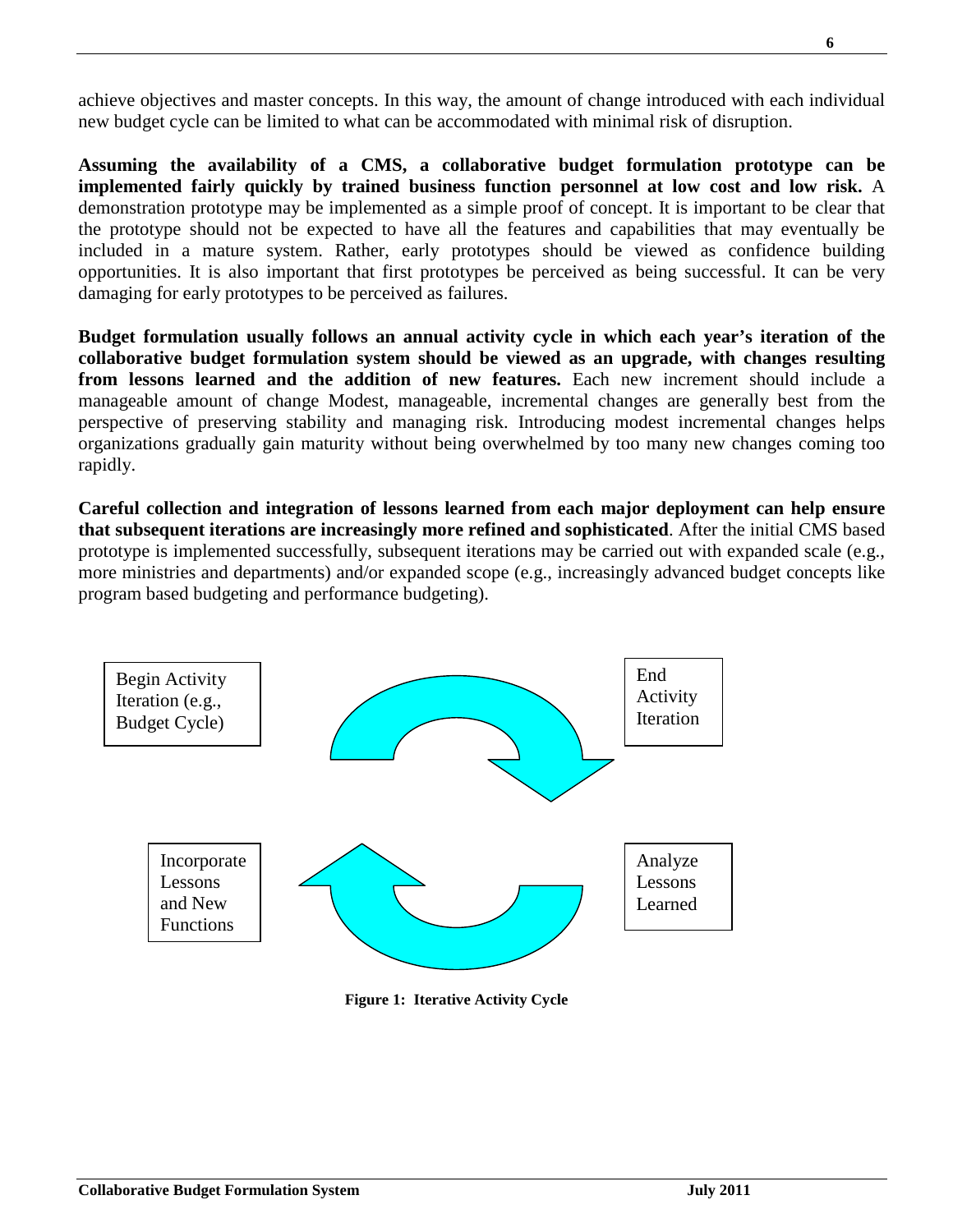# <span id="page-6-0"></span>3. CBFS System Support

.

**In order to help ensure the success of a prototype Collaborative Budget Formulation System (CBFS), it is suggested that a project team be assembled and assigned clear roles and responsibilities well in advance of system deployment.** Suggested basic steps for preparing for deployment of the CBFS prototype include the following:

- A project team charter can help make responsibilities clear
- Consider establishing a Service Level Agreement (SLA) with IT support to define expected hours of support and expected response times for CBFS infrastructure
- Develop CBFS training materials and training schedules
- Assemble online reference materials using the CMS software for system users
- Coordinate proposed changes with stakeholders, including policy officials
- Develop data requirements, data collection templates, and reports for status, quality, and analysis
- Activity administrators configure and populate CBFS workspace
- Kick-off the activity
- Monitor status; make mid-course adjustments as needed
- Conduct a final acceptance review of the CBFS end-product(s), and
- Publish completed CBFS end-product(s)

#### **CBFS work team roles and responsibilities include:**

- **Project Manager** Establishes the team charter and objectives for the CBFS, as well as determining the participants and their roles and responsibilities. Works with stakeholders, core team members, administrators and others to define and create data collection templates, reports, and work product contents and formats. Monitors and reports CBFS activity status to ensure quality and timeliness of work products. In general, it would be beneficial for activity managers to be familiar with generally recognized project management terms and concepts.
- **Application Administrator** Creates and populates CBFS team work spaces, and grants user access privileges for the work spaces. As stages of CBFS activity are completed, administrators may limit user access privileges to keep activities on schedule, enforce discipline, and help ensure data integrity. Administrators should be PFM specialists with CBFS administrator training.
- **Core Team Member** Core team members include administrators and managers, augmented by subject matter experts and technical specialists as needed. The core work team is responsible for the successful completion of PFM activities. As such, they do whatever is needed to get the job done. Examples include development of CBFS documentation, budget data collection templates, budget reports, and training materials. Trains CBFS users. Ensures that participants have everything needed to complete the budget. As with all core team members, they should not be IT/ICT specialists.
- **Application Users** Work under the direction, guidance, and training of the core team to create and submit timely and technically consistent budget inputs to the CBFS team work space.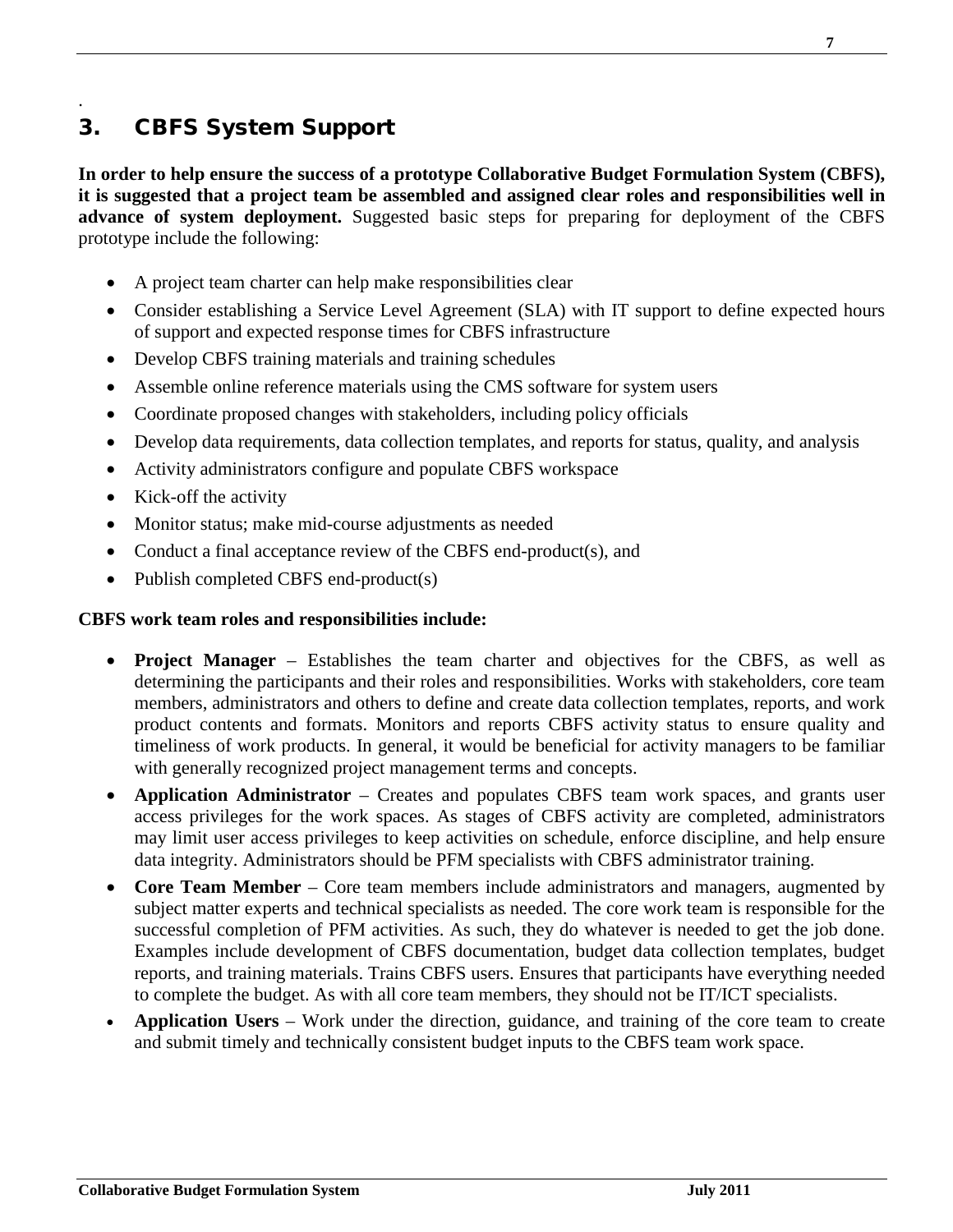# <span id="page-7-0"></span>4. Recommendations – Capacity Building

**The same collaborative software that can be used for a Collaborative Budget Formulation System (CBFS) may also be used in many other important ways.[9](#page-7-1)** In countries where there is no immediate need for a new budget formulation system, it may nonetheless be worthwhile to look at collaborative software in the context of Communities of Practice (CoPs).

**From a PFM perspective, a CoP may be viewed as an important capacity building tool for PFM and other government personnel.** A CoP can also help to lessen the impact of chronic issues such as staff turnover by making professional knowledge and experience more immediately available to junior personnel. Content management software (CMS) has a number of capabilities that can be used in building and maintaining capacity as follows:

- 1. **Document and Knowledge Management** The CMS may be used as a searchable repository for professional documents, including the collaborative development and publication of professional documents. Information in a CMS repository is relatively easy to locate using online search capabilities built into the CMS. Budgets, financial procedures manuals, FMIS user guides, financial reports, and many, many other types of documents can be readily available to all members.
- 2. **Simultaneous Information Update**  As documents are updated in an online repository, the latest information is immediately available to all. This helps ensure that all members of a community are seeing the same information concurrently. Getting everyone "on the same page" is much more difficult to achieve with paper-based documentation.
- 3. **Community Event Calendar** Events can be posted to a community calendar to keep members informed about upcoming training opportunities, events, budget submission deadlines, quarterly close-out dates, and other important dates.
- 4. **Collaboration/Sharing** CMS provides a means for people to share business information and ideas. In addition, the collaborative features make it relatively easy for people to work together to produce new government documents and materials.
- 5. **Project Teams** Teams of professionals can coordinate their activities to manage a variety of projects. Because coordination and planning can be done online, it is not necessary for team members to be in the same office, building, or even in the same country. Instead, team members and stakeholders can be located at widely dispersed locations around the country or around the world.
- 6. **Training** Online training programs and materials may be used routinely to allow diverse groups of people to participate in training programs, earn professional certificates, etc., without the need for expensive travel and inefficient classroom instruction.
- 7. **Discussion Forum** Many CMS products include a discussion forum where professionals can publicly share views and ideas for all to see and learn from.
- 8. **Subscriptions** Members can "subscribe" to topics on the CMS portal in order to be automatically notified as information is updated without the need to remember to periodically check the site for updates.

<span id="page-7-1"></span><sup>&</sup>lt;sup>9</sup> CMS applications are not mutually exclusive. One CMS installation can be used to meet a wide range of needs concurrently. For example, a single CMS system can be used simultaneously for budget formulation, a PFM community of practice, general office automation training, new employee orientation, PFM procedures manual development and maintenance, and many others.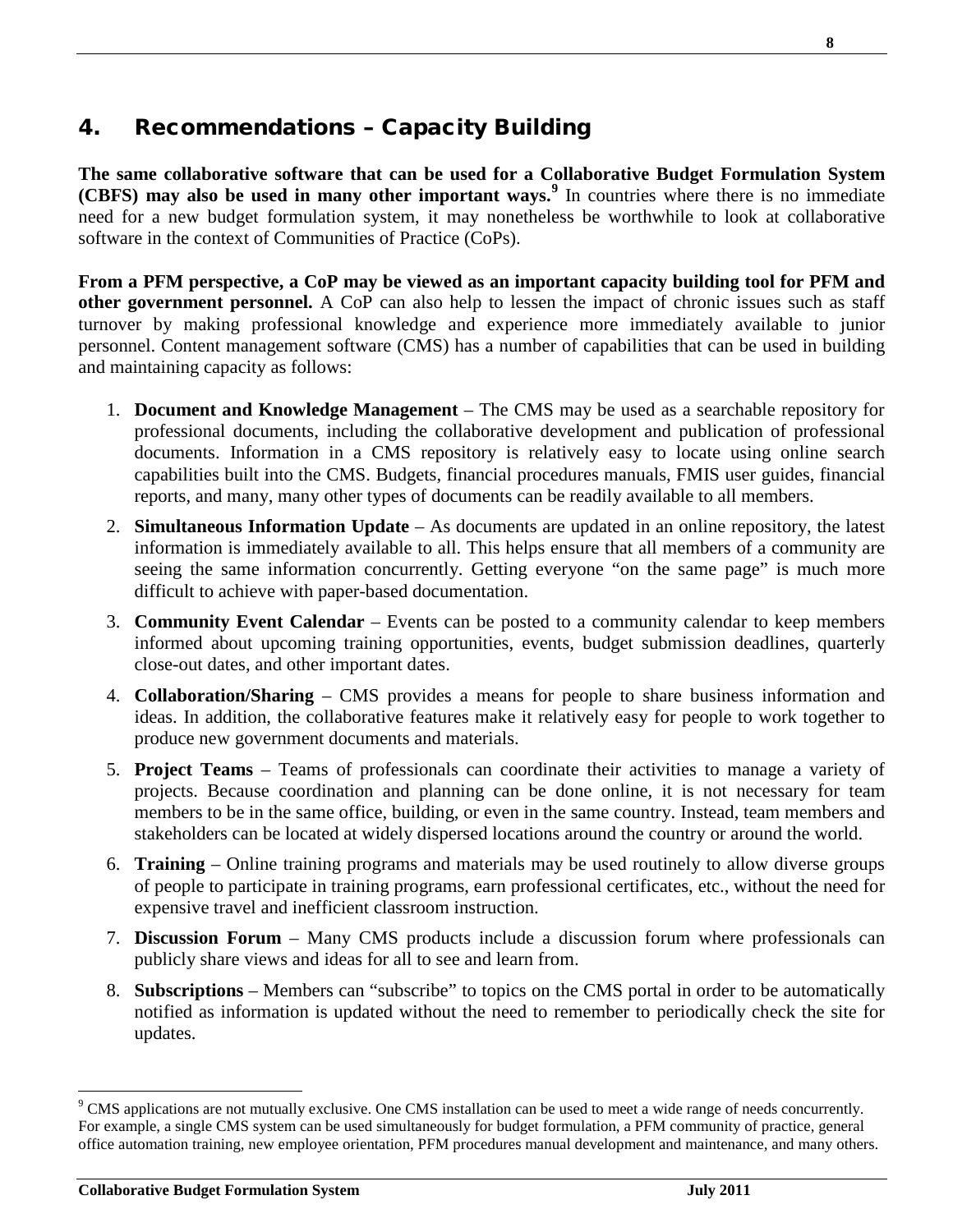9. **Tailored Views** – A CMS system can be configured by subject matter experts so each professional interest group member sees a view of the CMS portal that is focused on information of interest to them. This makes the portal much more efficient and powerful by focusing peoples' attention on topics that are most likely to be useful to them.

**Alfresco and Microsoft SharePoint are two fairly well known examples of collaboration software, sometimes called content management software (CMS).** Both of these products are highly scalable for use in medium to large enterprises. Both products are designed to operate on inexpensive, Intel-based commodity hardware. Alfresco offers more flexibility because it can operate on either Microsoft or Linux servers, and it supports multiple relational database management systems. Additional Alfresco related findings include:

- 1. **Support:** The no-cost version of Alfresco does not include enterprise technical support. However, general Alfresco support resources are available, including:
	- a. Commercially available Alfresco manuals;
	- b. Context sensitive help documentation included with Alfresco software and augmented by additional information from the Alfresco Website; and
	- c. An Internet accessible Alfresco issue tracking knowledge base using Atlassian Jira, <sup>[10](#page-8-0)</sup> a well regarded issues management system.
- 2. Training: Fee based training is available from Alfresco in several formats.<sup>[11](#page-8-1)</sup> However, individuals with access to Alfresco test work space and documentation can teach themselves most of what they need to know in just a few hours through hands-on trial-and-error experimentation.
- 3. **Technical Feasibility:** Several minor anomalies and inconsistencies were observed in tests conducted on Alfresco, but all were resolved or easily worked around. No critical issues were discovered.
- 4. **Compatibility:** Alfresco was found to be compatible with current versions of the Internet Explorer and FireFox web browsers, as well as common data formats including MS Word and Excel.
- 5. **Ease of Use:** Alfresco was found to be fairly easy to work with when standard defaults are accepted.
- 6. **Conclusion:** Alfresco can be explored and evaluated at low cost with few risks in order to assess its potential for use.

### **In order to evaluate the utility of a Content Management System, recommendations include:**

- 1. **Budget Formulation Initiative:** Developing a simple, limited prototype of a collaborative budget formulation application is a good, cheap, low risk way to begin.
- 2. **Build Momentum:** A prototype can be a good way to build confidence and demonstrate success. It is realistic and achievable to do this at low cost and low risk.
- 3. **Create a Brand:** Choose a readily identifiable name for a prototype system. Example: Collaborative Budget Formulation System (CBFS, pronounce "see-biifs").
- 4. **Strategic Commitment:** A high performance server and robust business continuity plan will be needed for any CMS software to reliably support essential government functions.
- 5. **Quality Assurance:** A systematic Quality Assurance (QA) plan and exception handling policies will be needed to ensure the success of a prototype.
- 6. **Publication:** A government budget document is essentially a complex, highly stylized budget report. Like other budget reports, it should be available on a regular and on demand basis.

<span id="page-8-1"></span><span id="page-8-0"></span><sup>&</sup>lt;sup>10</sup> See:<http://issues.alfresco.com/jira/secure/IssueNavigator.jspa> <sup>11</sup> See:<http://university.alfresco.com/>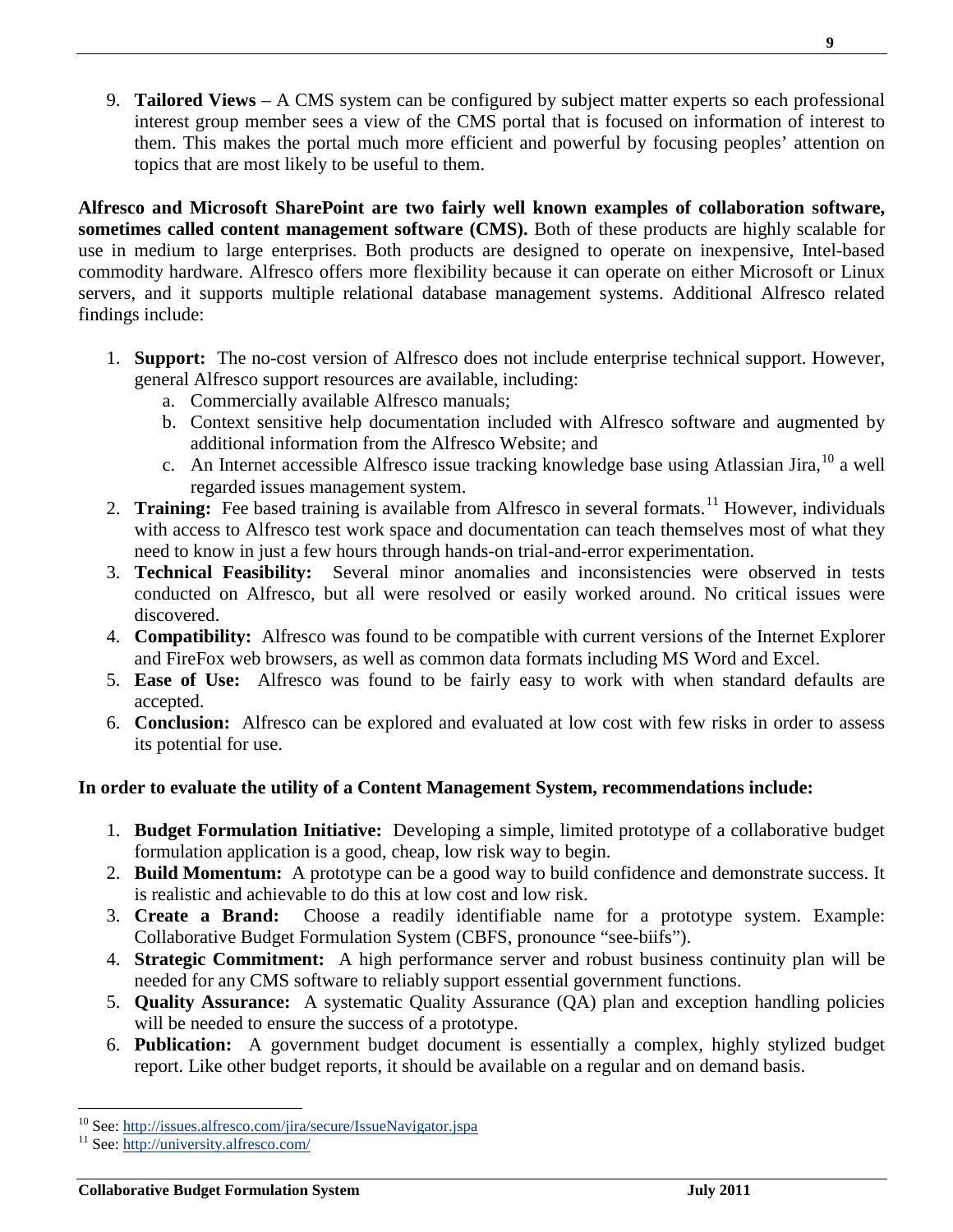- 7. **Document Experiences:** As issues are resolved and lessons are learned, information about the issues should be collected and documented as a resource for the future. At the end of the business cycle, all findings should be carefully archived and analyzed for use in planning the next iteration.
- 8. **Continue System Evolution:** Each iteration of the system should include evolutionary updates, enhancements, and expanded scope and/or scale.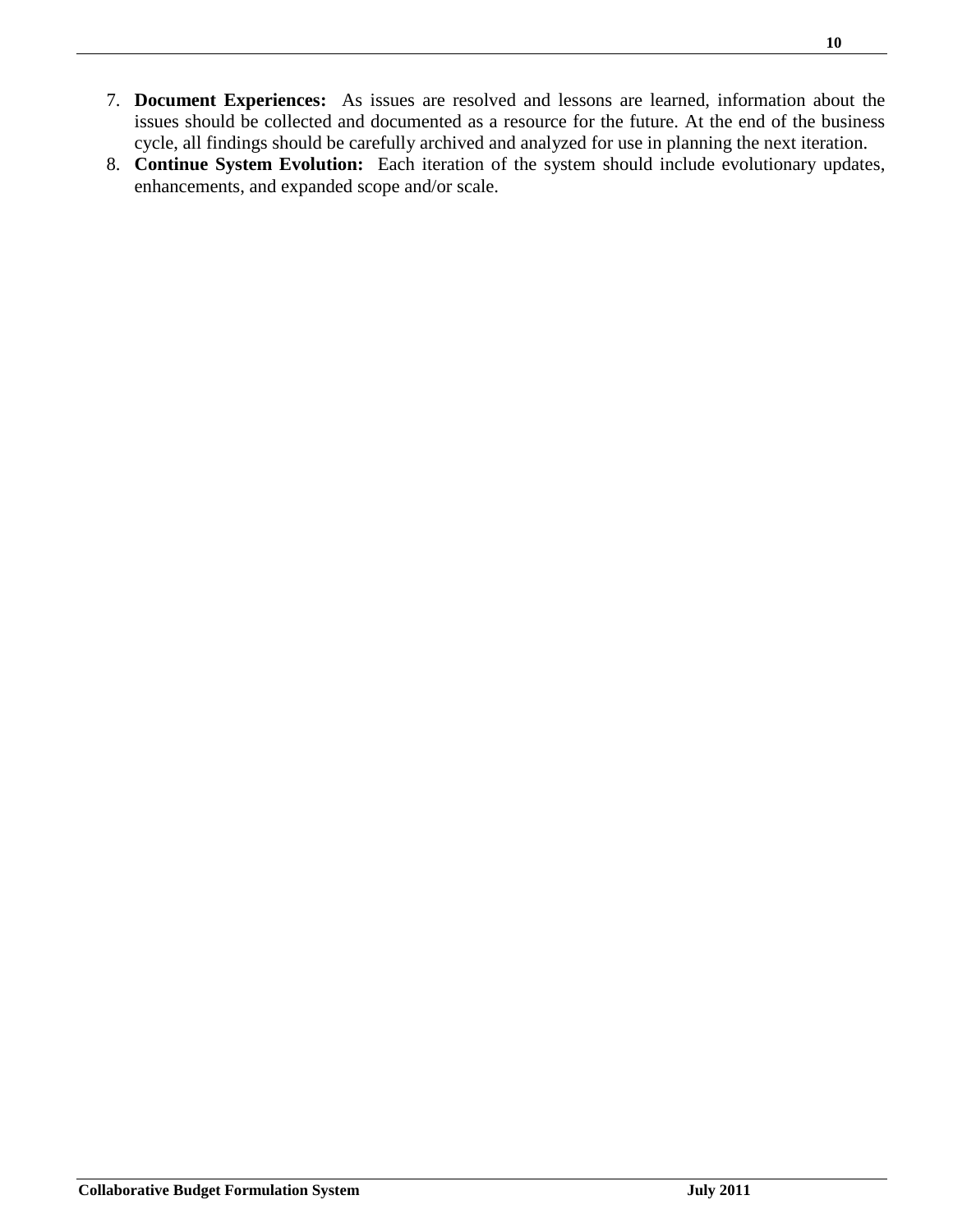### <span id="page-10-0"></span>ANNEX A – Content Management System

**A general purpose Content Management System (CMS) could be very useful and economical.** The purpose of a general purpose CMS would be to support a broad range of regular and *ad hoc* government document management activities, including functions like budget formulation or *ad hoc* program analysis. A generalized capability can be very much cheaper to own and support than an incompatible collection of unique, single purpose, stand alone systems. For example, the direct cost for annual software license fees associated with a country's FMIS and tax systems can be \$500,000 E.C. or more. This is a significant cost that could easily grow out of control as more unique, proprietary systems are added.

**Cost – The basic one-year cost of an Alfresco enterprise subscription for 100 client workstation connections is estimated below along with the one-time cost of new server hardware.**

| Alfresco 1-Year 100 User Subscription | \$40,000 E.C. |
|---------------------------------------|---------------|
| Server hardware                       | 18,500 E.C.   |
| Total                                 | \$58,500 E.C. |

**While this is a substantial amount, it does not increase significantly when more applications are added.** Unlike stand alone, unique systems, adding more applications reduces the cost per application as greater economies of scale are achieved. Further, adding more applications does not place significantly greater demand on IT support resources because incompatible new technology is not being introduced.

**Because a CMS system is compatible with existing office software such as Microsoft Office, it can leverage government sunk cost investments in Microsoft Office software.** At the same time, a nonproprietary CMS product like Alfresco does not require Microsoft Office. In fact, it can actually facilitate the introduction of less expensive office software alternatives such as Open Office.

#### **Advantages of a CMS system include:**

- Provides a consistent, general purpose environment for organizing and managing information in a variety of commonly used formats;
- Once the capabilities and functions of a CMS system are understood, it can be fairly easy for new applications to be added with little need for TA or IT/ICT support;
- Standard approaches to CMS means that automating new government activities can be done quickly, routinely, and systematically;
- Low learning curve due to integration with well known analytical tools like Excel and Word, or Open Office; and
- Activities controlled by business function staff with little need for direct IT support.<sup>[12](#page-10-1)</sup>

**Trained administrators will have the authority to set up and control team workspaces, determine which organizations and personnel will have access, and the privileges they will have.** As activities and needs change, access privileges can be quickly changed to enforce discipline and ensure data integrity.

<span id="page-10-1"></span> $12$  It should be noted that there will be a need for IT support for the server hardware and software. Notionally, technical support for the server hardware and software may be provided by government IT/ICT support. However, the business uses of the collaborative server facility will not in any direct way be determined by IT. IT's function is to maintain the technical integrity and availability of the server and data.